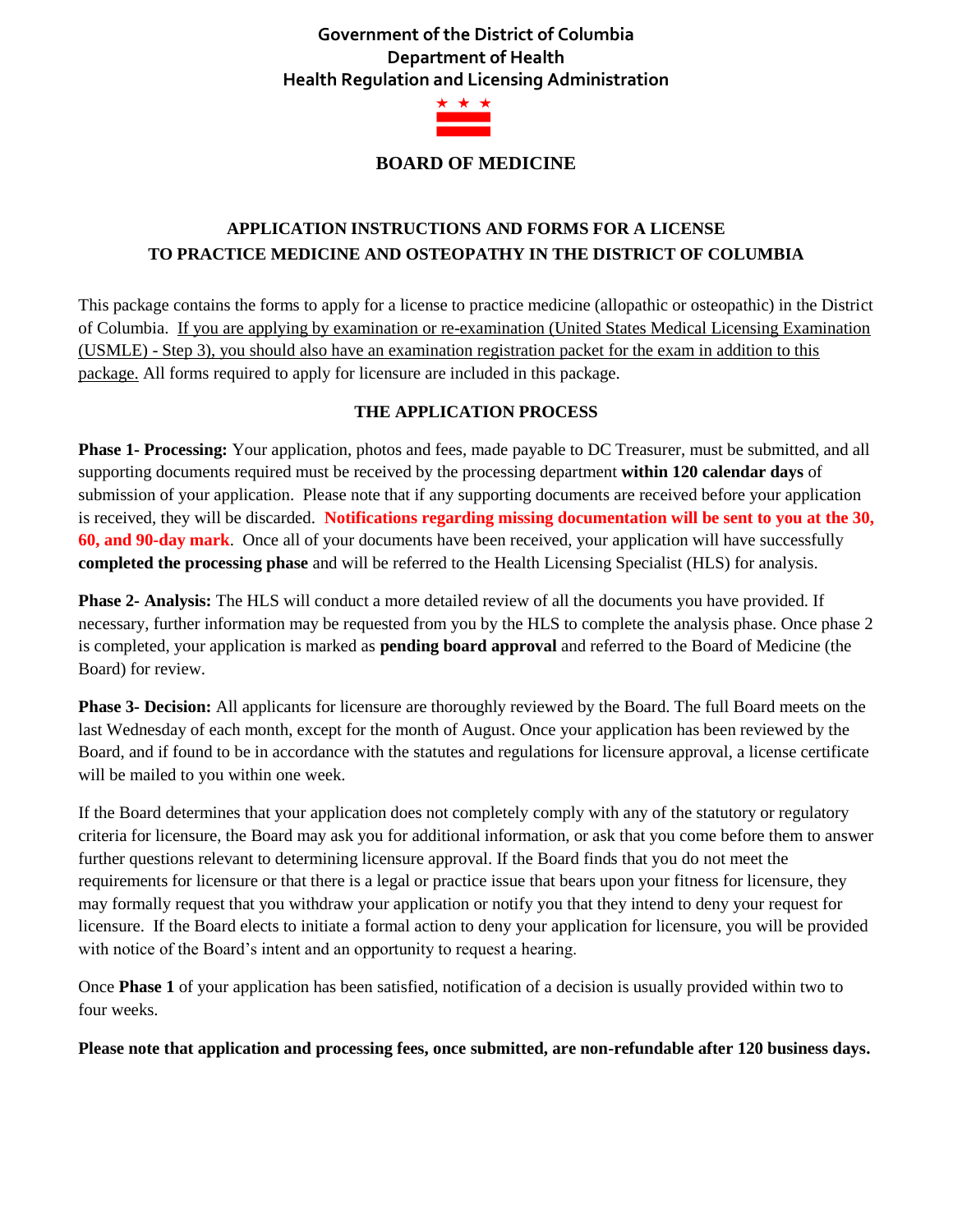#### **WHERE TO FILE**

All new license applications and documents should be sent to the following address:

 Department of Health Health Professional Licensing Administration ("HPLA") Board of Medicine 899 North Capitol Street, NE First Floor Washington, DC 20002

Checks or money orders for application and license fees should be made payable to DC Treasurer and submitted along with your application. Checks or money orders for examination fees should be made payable to "USMLE" at the address shown on the examination fee form. Do not send cash.

As a candidate, you must apply to the Board of Medicine for licensure at the same time you apply to take the examination. Once your are approved to take the examination, you will be contacted by the Federation of State Medical Boards of the United States, Inc. (FSMB) to schedule your examination.

If you have any questions, call HPLA's Customer Service line at 1-877-672-2174 between 8:15 a.m. and 4:40 p.m. EST Monday through Friday. Please read these instructions carefully to facilitate prompt processing of your application. Illegible applications and applications submitted without required signatures or with incorrect fees will be returned in their entirety, including fees. Please print or type all information except signatures.

## **METHODS OF LICENSURE AND QUALIFICATIONS**

There are five basic methods for becoming licensed to practice medicine in the District of Columbia. These methods include:

| Examination:     | First attempt in D.C. to pass USMLE, Step 3.                                                                                                                                                                                                                                                                                                                                                                                                                                                                                                                                                                       |  |  |  |  |
|------------------|--------------------------------------------------------------------------------------------------------------------------------------------------------------------------------------------------------------------------------------------------------------------------------------------------------------------------------------------------------------------------------------------------------------------------------------------------------------------------------------------------------------------------------------------------------------------------------------------------------------------|--|--|--|--|
| Re-examination:  | Second or subsequent attempt in D.C. to pass USMLE, Step 3. Note: after 3 failures in any<br>jurisdiction of USMLE, Step 3, applicants are required to complete an additional year of<br>ACGME or AOA approved postgraduate training.                                                                                                                                                                                                                                                                                                                                                                              |  |  |  |  |
| License by Exam: | Successful completion of USMLE (Steps 1, 2 & 3); NBME or NBOME (Parts 1, 2 & 3), or<br>FLEX (Components 1 & 2; or Components 1, 2 & 3 in a single sitting for pre-1985<br>examinees); the licensing examination that is administered by the Licentiate of the Medical<br>Council of Canada; combinations of FLEX, NBME, and USMLE as specified in section 17<br>DCMR 4605.1-14 of the Medical regulations; or passing a state constructed examination<br>that is judged by the Board to be substantially equivalent to the requirements of the license<br>law prior to June 30, 1979, and meet other requirements. |  |  |  |  |
| Eminence 1*      | A foreign trained physician, who is of recognized eminence and standing in a field of<br>medicine or medical research in the international community and meets additional<br>requirements as outlined in 4608.1; has practiced for at least ten (10) years, has<br>successfully completed a two-year clinical training program in the United States; possesses                                                                                                                                                                                                                                                     |  |  |  |  |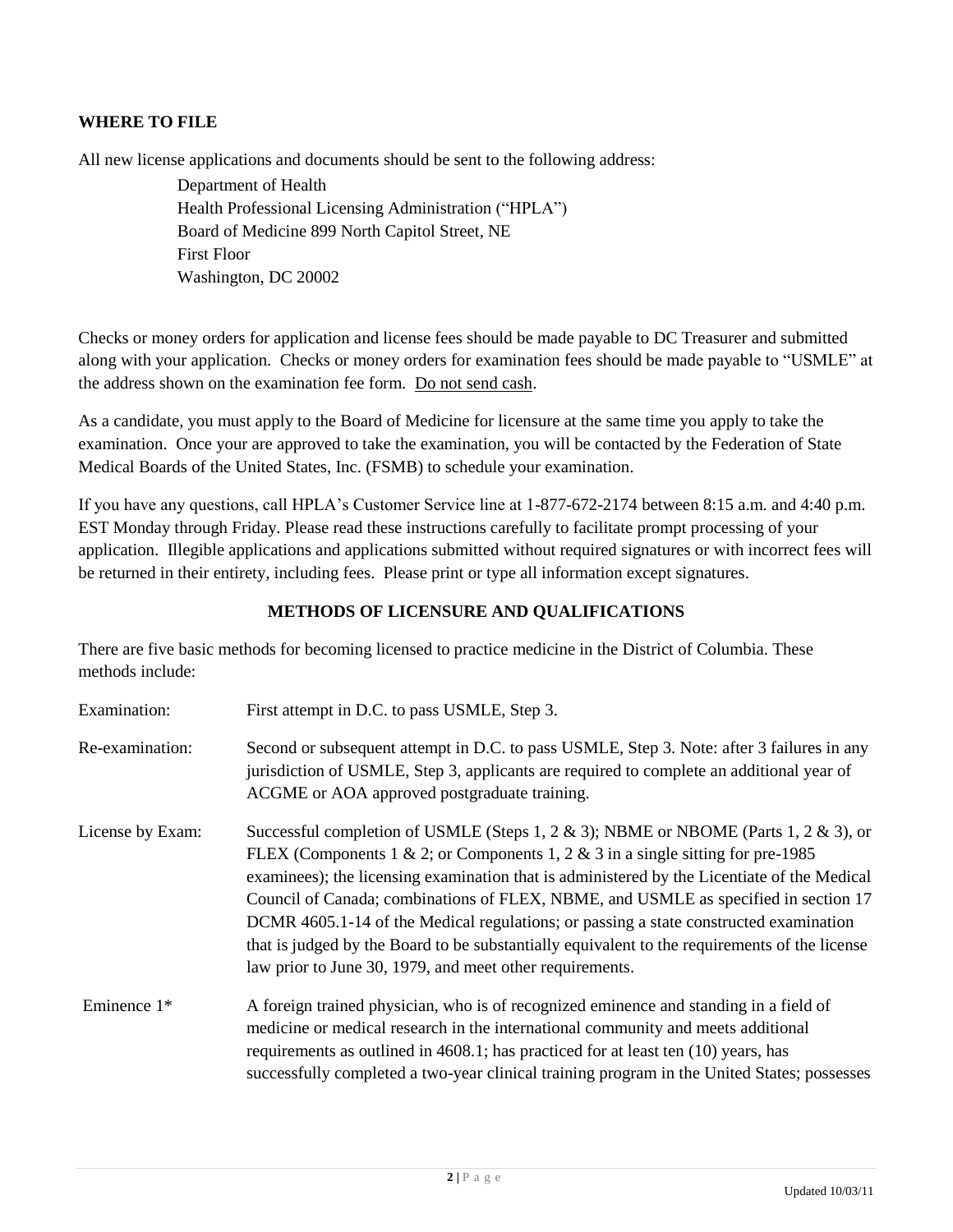a valid ECFMG certificate and a foreign license in good standing, may demonstrate eminence to the satisfaction of the Board and meet other requirements.

Eminence  $2^{**}$  A foreign trained physician who has practiced at least ten (10) years, who is nominated by the Dean of an accredited school of medicine in District of Columbia, the Director of the National Institutes of Health or the Director of an accredited and licensed hospital in the District of Columbia, and meets other requirements. License is limited to practice of a specialty at the nominating institution.

\* See DC Municipal Regulations (DCMR) Title 17, § 4608.

# **GENERAL REQUIREMENTS FOR ALL APPLICANTS**

All applicants for a license to practice medicine in the District of Columbia shall meet the following requirements:

- 1. Applicant must be at least 18 years of age; and
- 2. Applicant must not have been convicted of a crime of moral turpitude, which bears directly on the applicant's fitness to be licensed.

All applicants must submit the following in order to be considered for licensure:

- 3. A complete and signed application, including required supporting documents; and
- 4. two (2) identical, recent passport-size photographs (2x2 inches in size) on a plain background, which are front-view and fade-proof. The photos must be original photos and cannot be computer-generated copies or paper copies. Please be sure to mail in your two photos and write on the back of the photos your full name and Social Security Number. Photos will be placed on the pocket license.
- 5. You will also need to submit one (1) clear photocopy of a government issued photo ID, such as your valid driver's license, as proof of identity.

# **EDUCATION AND EXPERIENCE REQUIREMENTS FOR APPLICANT EDUCATED IN THE UNITED STATES AND CANADA**

- A. An applicant educated in the United States or Canada shall furnish proof satisfactory to the Board that the applicant has successfully completed the following education and training:
	- 1. Two Years of premedical studies at an accredited institution;
	- 2. The equivalent of 4 years of instruction and training at a school which is legally chartered or organized in the United States or Canada and was accredited at the time of the applicant's graduation by the Liaison Committee on Medical Education (LCME) of the American Medical Association (AMA), the American Osteopathic Association (AOA), or the Committee on the Accreditation of Canadian Medical Schools. Applicants must be in receipt of the degree of Doctor of Medicine or Doctor of Osteopathy; and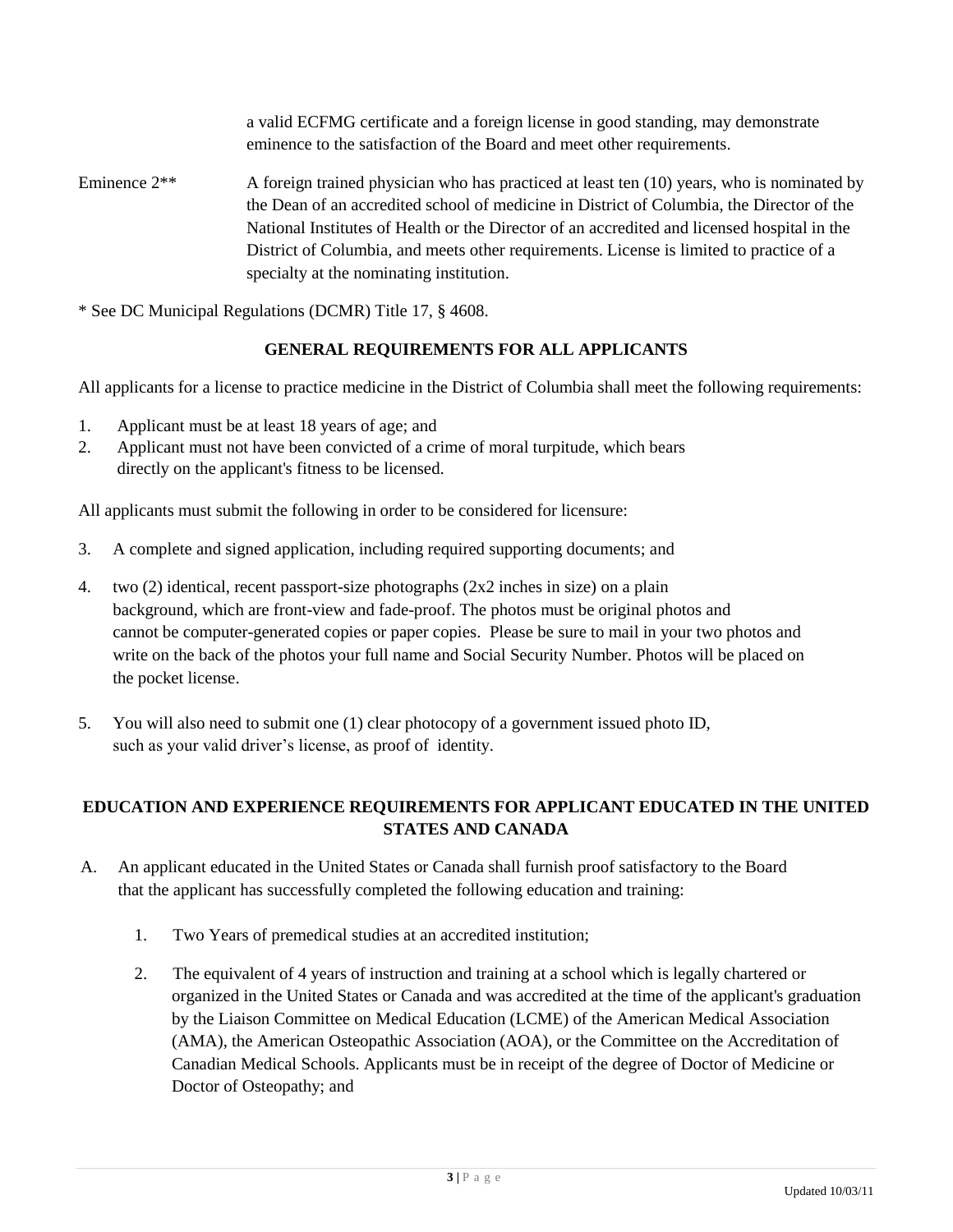- 3. One (1) year of postgraduate clinical training, except those applicants who graduated prior to January 1, 1990, and applicants using Step 3 of the United States Medical Licensing Examination as part of their examination requirement, shall only be required to have one (1) year of postgraduate clinical training. **All postgraduate clinical training must be at a hospital or health care facility licensed in the United States in a program accredited by the Accreditation Council for Graduate Medical Education (ACGME) or the American Osteopathic Association (AOA) or in Canada accredited by the LMCC.**
- B. Applicants shall arrange for a certified transcript of the applicant's premedical and medical education to be sent directly to the applicant in a sealed envelope from the institution so that the transcript in a sealed envelope can be submitted with the application.

## **EDUCATION AND EXPERIENCE REQUIREMENTS FOR APPLICANT EDUCATED OUTSIDE THE UNITED STATES AND CANADA**

- A. Applicant's educated in a foreign country shall furnish proof satisfactory to the Board that the applicant's education and training are substantially equivalent to the requirements for US and Canadian graduates by submitting:
	- 1. Proof satisfactory to the Board that the applicant has received the equivalent of two academic years of instruction at the post-secondary level, including courses in following subject:
		- a. Biology,
		- b. Inorganic Chemistry,
		- c. Organic Chemistry; and
		- d. Physics

**Please note that, the curricula at some foreign universities do not specifically identify on the transcript the individual courses listed above. If your transcript does not show these specific courses, you are required to submit a notarized statement that you have taken the equivalent of these courses.** 

- 2. Proof satisfactory to the Board that the applicant has completed all educational and training requirements to practice medicine in the foreign country where the medical education was undertaken:
- 3. Documentation of completion of three (3) years of postgraduate clinical training in a program accredited by the ACGME, the LMCC or the AOA; and
- 4. A notarized, valid certificate from the Educational Commission for Foreign Medical Graduates (ECFMG).
- B. Applicants shall arrange for a certified transcript of the applicant's premedical and medical education to be sent directly to the applicant so that the transcript can be submitted with the application in a sealed envelope unless the transcript is in a language other than English.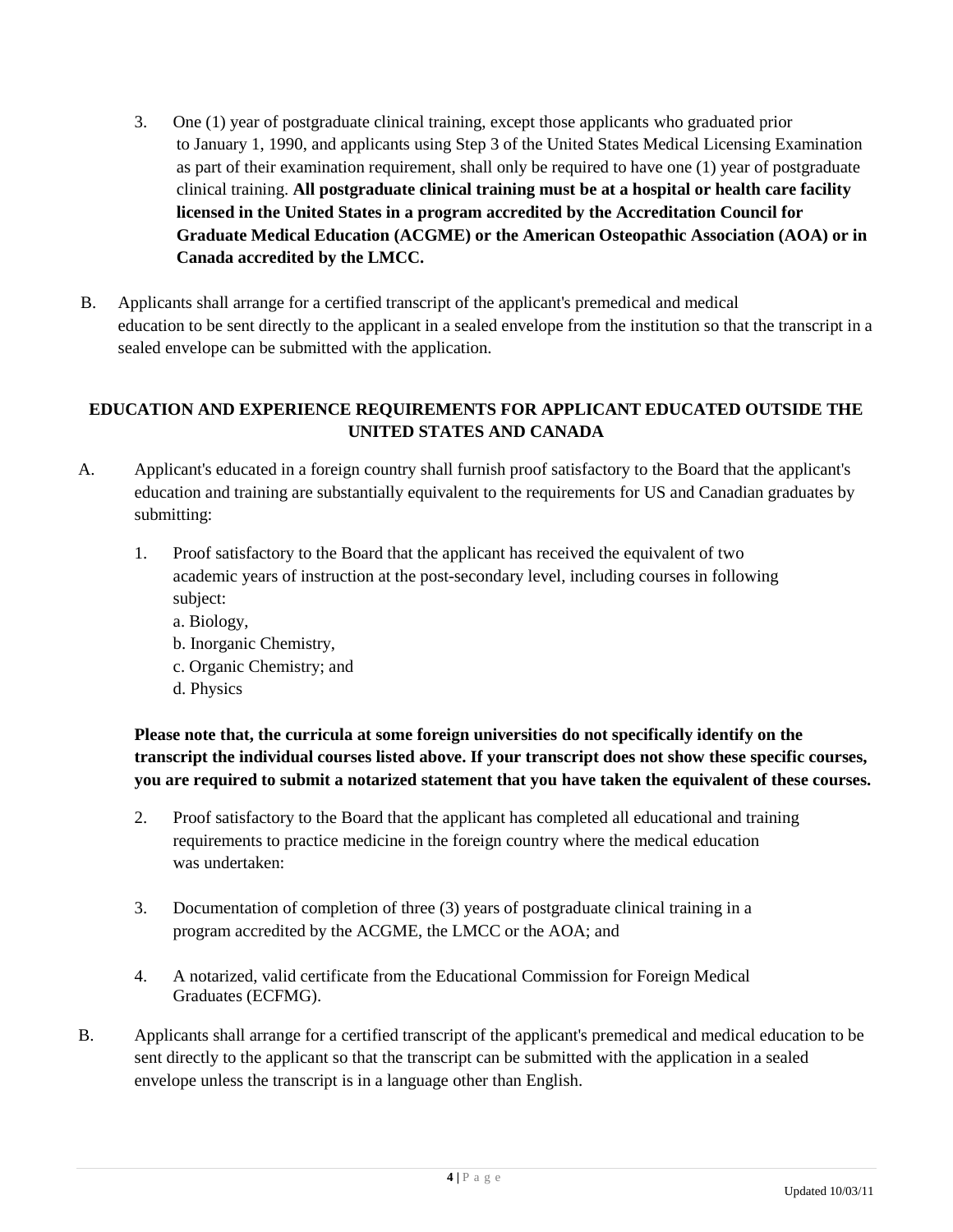C. If any document is in a language other than English, the applicant shall arrange for its translation into English before submission by a translation service acceptable to the Board and shall submit a notarized translation signed by the translator attesting to its accuracy.

## **FIFTH PATHWAY PROGRAM APPLICANTS**

- A. An applicant educated in the Fifth Pathway Program shall furnish proof satisfactory to the Board that the applicant:
	- 1. Was a resident of the United States during the period of enrollment in the foreign medical school;
	- 2. Has successfully completed the didactic curriculum of a foreign medical school listed in the directory of medical schools published by the World Health Organization;
	- 3. Has attained a passing grade on Foreign Medical Graduate Examination in Medical Sciences (FMGEMS);
	- 4. Has completed one year of individually supervised clinical training, if the applicant graduated prior to January 1, 1990, or has completed two years of individually supervised clinical training, if applicant graduated after January 1, 1990, under the direction of a medical school accredited by the LCME at a level satisfactory to the Board; and
	- 5. Possesses a Fifth Pathway Program Certificate.
- B. Applicants shall arrange for a certified transcript of the applicant's premedical and medical education to be sent directly to the applicant in a sealed envelope, so the transcript can be submitted with the application.
- C. If any document is in a language other than English, the applicant shall arrange for its translation into English before submission by a translation service acceptable to the Board and shall submit a notarized translation signed by the translator attesting to its accuracy.

## **EXAMINATION REQUIREMENTS**

- A. An applicant taking step 3 of the USMLE shall furnish proof satisfactory to the Board that the applicant:
	- 1. Has passed steps 1 and 2 of the USMLE; and
	- 2. Has successfully completed one year in a program of postgraduate clinical training in a program accredited by ACGME, LMCC or AOA.
- B. An applicant who has not attained a passing score on Step 3 of the USMLE after three (3) attempts shall complete one (1) additional year of accredited postgraduate clinical training before being eligible to take step 3 again.
- C. An applicant who has not attained a passing score on all three parts of the USMLE within a seven (7) year period, beginning with passing either Step 1 or Step 2, may not be eligible for licensure in the District of Columbia; however, this period may be extended at the discretion of the Board of Medicine.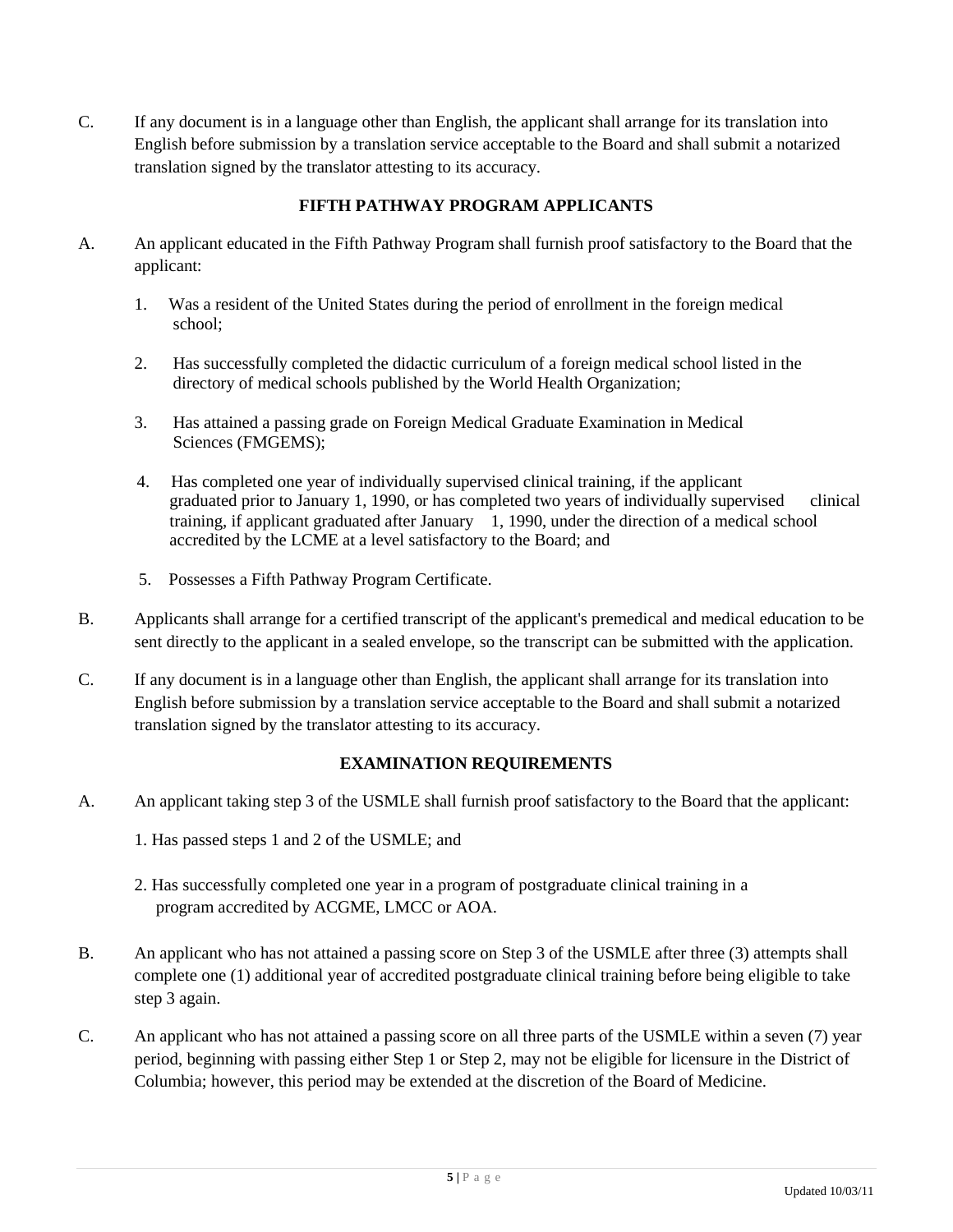- D. An applicant who is enrolled in a dual degree program (e.g., MD/PhD, MD/MPH, or MD/MBA) or engaged in other continuous educational or research training with a board certification in an ABMS specialty, shall satisfactorily complete all parts of the USMLE examination (1, 2, and 3) within ten (10) years after passing Step 1 or 2 of the examination. This period may be extended at the discretion of the Board of Medicine.
- E. Applicants applying for licensure by examination may rely on any of the examination combinations shown below, provided that an acceptable combination is completed prior to January 1, 2000.

| <b>Examination Sequence</b> | <b>Acceptable Combinations</b> |  |  |
|-----------------------------|--------------------------------|--|--|
| <b>NBME</b> (or NBOME)      |                                |  |  |
| Part I                      | NBME Part I or USMLE Step 1    |  |  |
| plus                        | plus                           |  |  |
| Part II                     | NBME Part II or USMLE Step 2   |  |  |
| plus                        | plus                           |  |  |
| Part III                    | NBME Part III or USMLE Step    |  |  |
| <b>Examination Sequence</b> | <b>Acceptable Combinations</b> |  |  |
| <b>FLEX</b> Component 1     | <b>FLEX Component 1</b>        |  |  |
| plus                        | plus                           |  |  |
| <b>FLEX Component 2</b>     | <b>USMLE</b> Step 3            |  |  |
|                             | <sub>or</sub>                  |  |  |
|                             | NBME Part 1 or USMLE Step 1    |  |  |
|                             | plus                           |  |  |
|                             | NBME Part II or USMLE Step 2   |  |  |
|                             | plus                           |  |  |
|                             | FLEX Component 2               |  |  |
| <b>Examination Sequence</b> | <b>Acceptable Combinations</b> |  |  |
| <b>USMLE</b> Step 1         |                                |  |  |
| plus                        |                                |  |  |

USMLE Step 2

plus

USMLE Step 3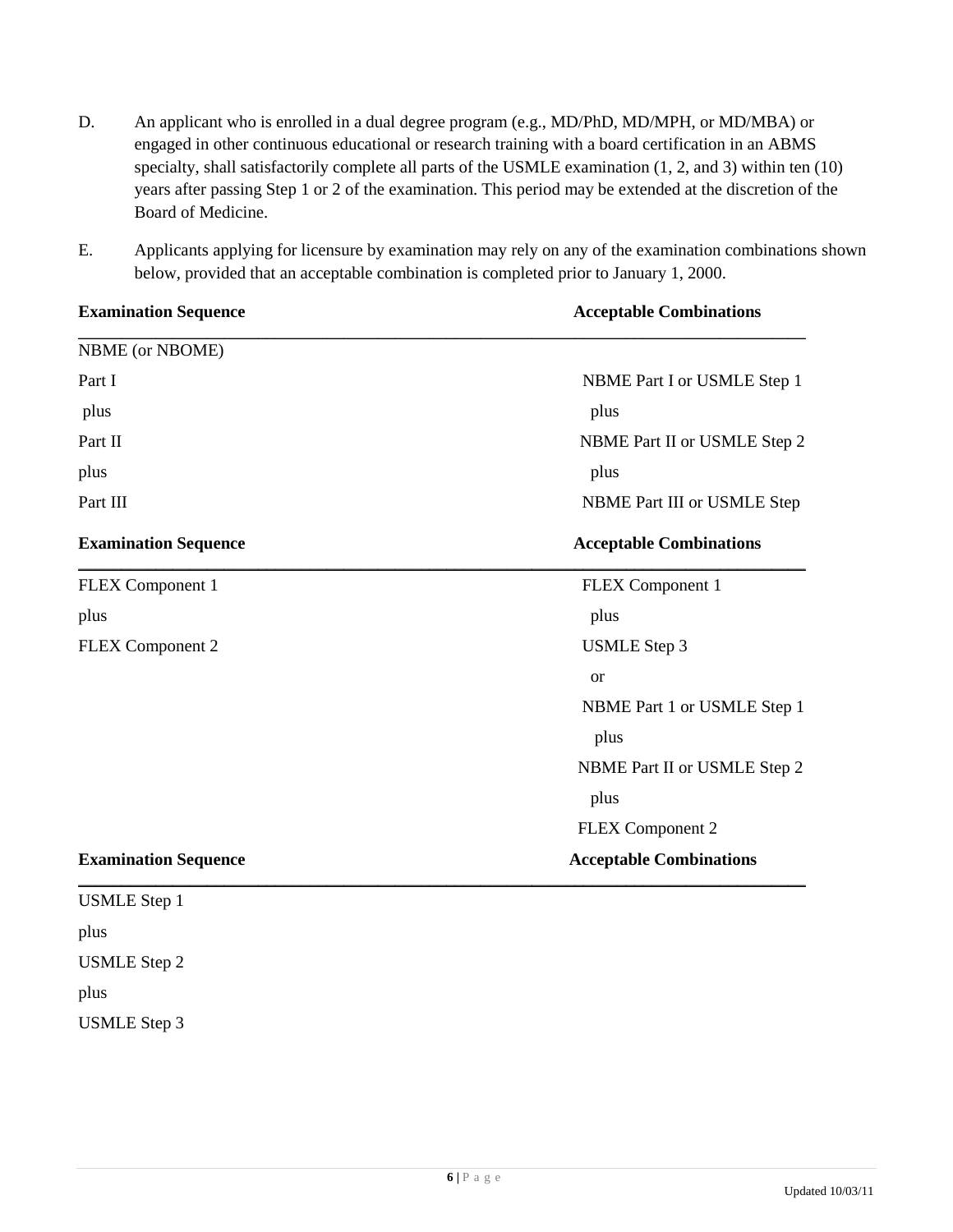#### **WAIVER OF EXAMINATION**

The Board shall waive the examination requirement for an applicant who has passed:

- A. The FLEX examination prior to 1985 in a single sitting and in less than seven attempts; or
- B. The FLEX examination in 1985 or later in less than seven attempts; or
- C. Examination of the Licentiate of the Medical Council of Canada; or
- D. The National Board Examination and is a diplomate of the National Board of Medical Examiners; or
- E. The National Osteopathic Board Examination and is diplomate of the National Board of Osteopathic Examiners; or
- F. A State certified examination prior to June 30, 1979 and holds a license in good standing in a jurisdiction of the United States with requirements substantially equivalent to the requirements for licensure in the District of Columbia.

## **INFORMATION ON SUBMISSION AND REQUIREMENTS**

#### A. **DC New License Application for Medical Doctors and Osteopaths**

This is the primary document in your application. Follow instructions on the form and complete all sections. If you require more space for work experience or need to provide explanations for screening questions, attach typed responses to the form. Note that you are to request verification of licensure from states where you have held a license to be sent directly to the DC Board of Medicine at the address on page 1. You should contact the applicable boards of medicine by phone before sending them a request by mail. Almost every state charges a fee for verifying licensure, and you should determine the fee and include the appropriate fee with your request for verification to the state of licensure in order to expedite the process.

#### B. **Character Reference Form**

The character reference form must be submitted in a sealed envelope along with your application. A form must be completed by each employer/training program within the past five (5) years. A physician (MD/DO) with whom you worked or trained with must complete the form. Character reference forms may be downloaded at [www.hpla.doh.dc.gov/bomed.](http://www.hpla.doh.dc.gov/bomed)

## C. **Documentation of post-graduate experience (internships, residencies, and fellowships)**

## D. **AMA Physician Profile**

All applicants must request an AMA profile from the American Medical Association. It does not matter whether the applicant is a member of the AMA. The AMA may be contacted by phone at (312) 464-5195. An application is attached. Applicants should request that the AMA profile be sent to the Board of Medicine at the address shown on page 1. You can also request an AMA Profile online at [http://www.ama](http://www.ama-assn.org/AMAPhysicianProfiles)[assn.org/AMAPhysicianProfiles.](http://www.ama-assn.org/AMAPhysicianProfiles) Osteopathic applicants may submit an AOA Profile.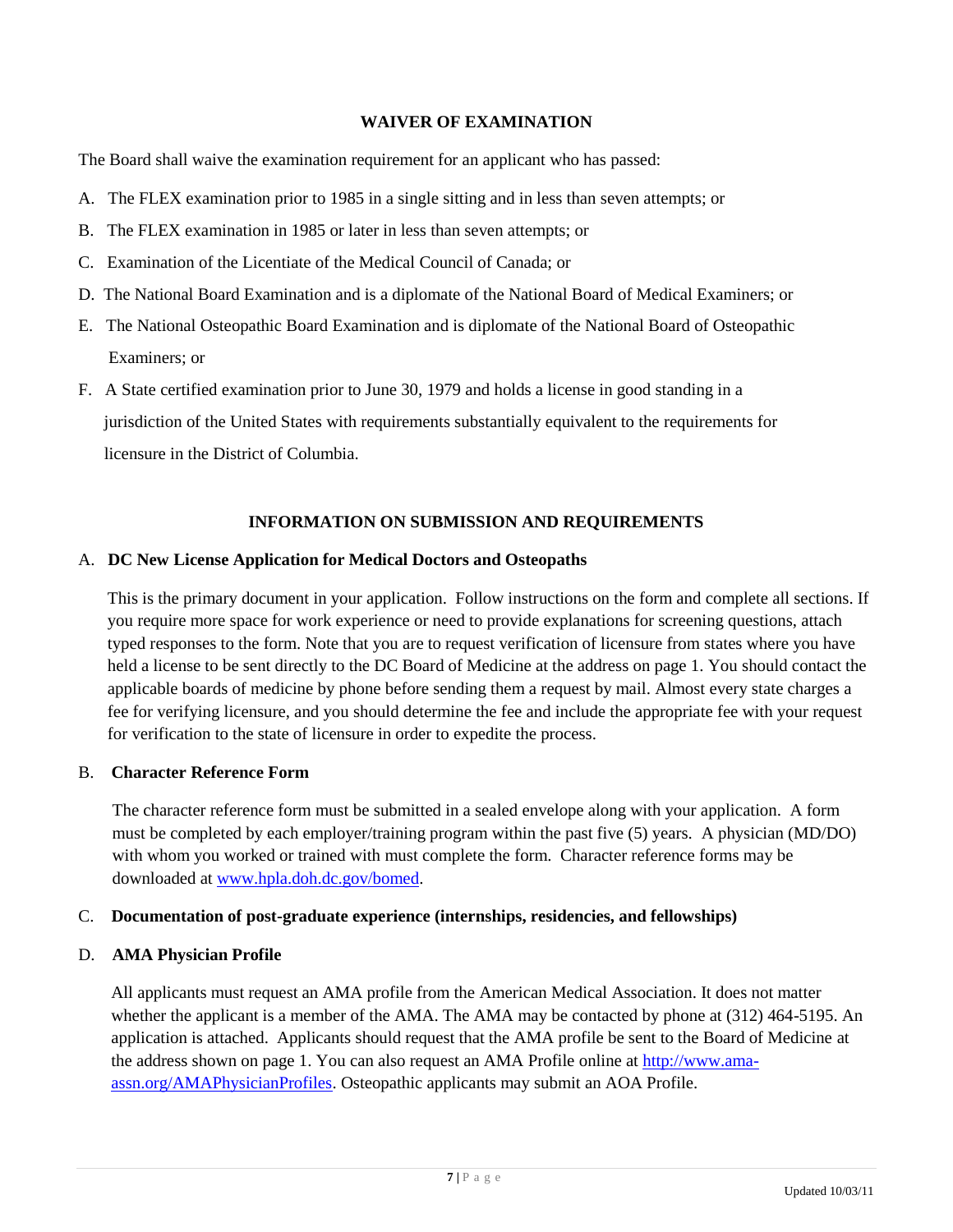## E. **Verification of Licensure**

See A above. Note: If you were previously licensed in D.C. and that license expired more than five years ago, you should list your D.C. license in section 5C, but it is not necessary to get verification. If you had a D.C. license that expired less than five years ago, you should complete the reinstatement application.

## F. **Examination Scores**

You must request your prior certified examination scores from the appropriate authority, if you are applying by examination or waiver of examination. If you are applying by examination, you must request your examination score(s) for those sections of the examination that you have passed. If you are applying by waiver of examination, you must request all of your examination scores. These scores must come to The Office of Professional Licensing at address directly from the responsible organization. Key examinations and phone numbers for the appropriate organizations are as follows:

- 1. FLEX or USMLE: Contact the Federation of State Medical Boards of the United States, Inc. at (817) 868- 4000.
- 2. NBME: Contact the National Board of Medical Examiners at (215) 590-9500.
- 3. State examinations: Contact the medical board of the examining state.
- 4. NBOME: Contact the National Board of Osteopathic Medical Examiners at (703) 635- 9955.
- 5. LMCC: Contact the Medical Council of Canada at (613) 521- 6012.

## G. **Undergraduate and Medical School Transcripts**

Certified transcripts must be from the appropriate educational institution. Transcripts may be sent directly to the Board or submitted with your application in a sealed envelope from the institution. Note that if you transcript or any other document submitted in support of your application is in a language other than English, you must provide a certified translation. Foreign transcripts do not need to be in sealed envelopes.

# H. **District of Columbia Computer-Based Testing USMLE Step III Candidate Examination Fee Form**

Send this form with the examination fee (See FSMB application.) at the address shown on the form. The check should be made payable to USMLE per the instructions on the form.

## I. **Applications and License Fees**

You must pay the application and license fee by a single check or money order. It is recommended that you pay by check, so that you have ready proof of payment. Checks should be made payable to "DC Treasurer" Do NOT send cash. Please print your name on your check, if it is not preprinted. The application portion of the fee is NOT refundable. The license fee portion of the payment is refundable in the event of final denial of a license or a request from the applicant to close the application. In the latter event, you will have to file all documents again, should you subsequently decide to apply for licensure. It will take approximately six (6) weeks after denial or withdrawal for you to receive your refund. For your information, the application and license fee portions of each application method are listed below: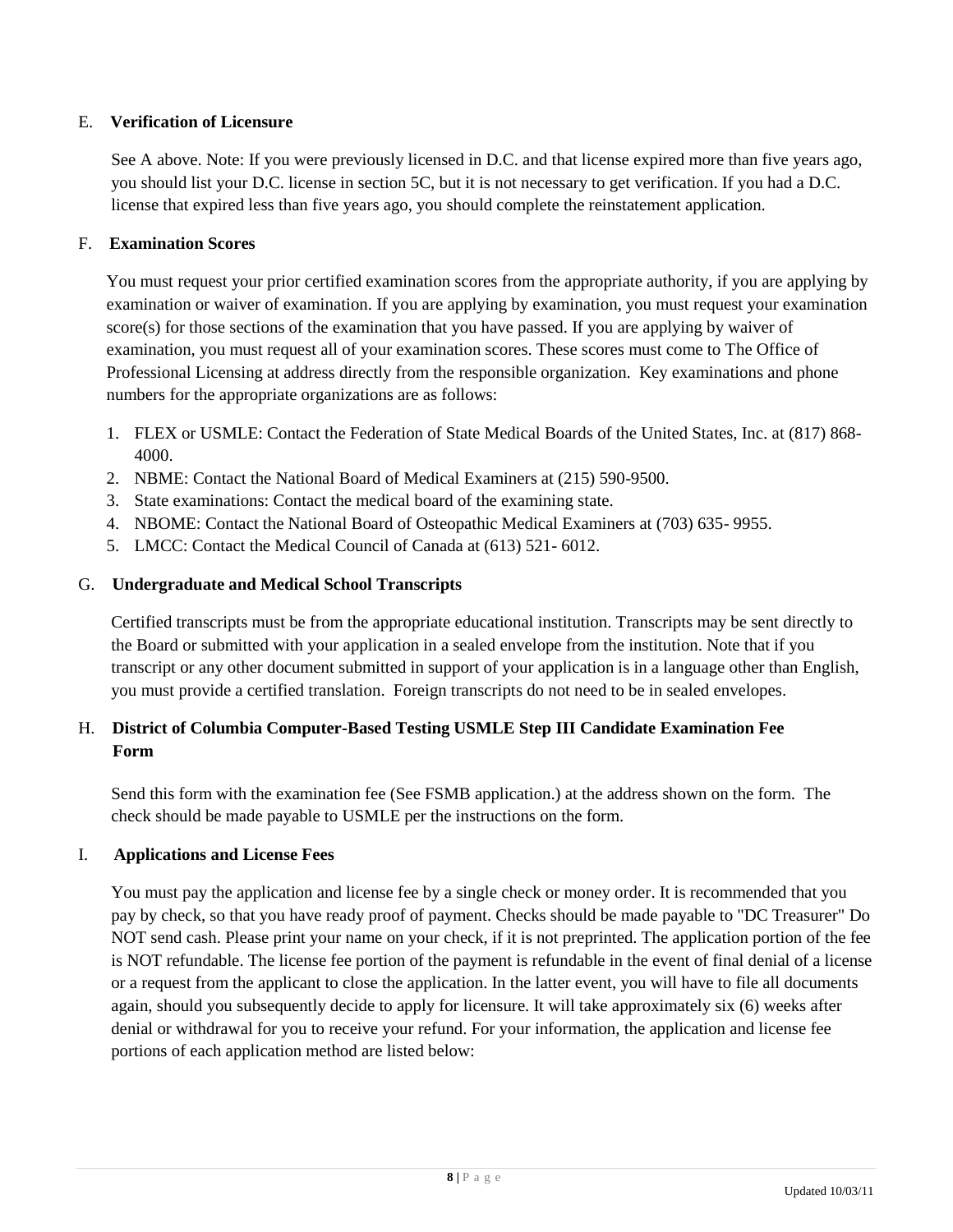|                  | <b>Total Fee</b> |
|------------------|------------------|
| Examination      | \$288.00         |
| Re-examination   | \$85.00          |
| Licensed by Exam | \$805.00         |
| Eminence 1       | \$805.00         |
| Eminence 2       | \$2000.00        |

DC Medical licenses expire on December 31 of even numbered years. Your initial license will be valid for the balance of the current renewal cycle. You will be mailed a renewal notice (to your address of record) approximately three (3) months before the expiration of your license. Upon completion of the renewal questionnaire and payment of the renewal fee, your license will be renewed for a two-year period. You should know that you are required by regulation to report all changes of your business or residence address to the Board within thirty days of moving. The Board will update the address change in your database record. Requests for address change should be made via letter. Send the letter to the Board at the address on page 1. Without an updated address, you will not receive your renewal notice.

#### J. **ECFMG Certificate**

 Educational Council for Foreign Medical Graduate Certificates may be requested by calling the Council by phone at (215) 386-5900 and by fax at (215) 386-9196.

#### K. **Fifth Pathway Program Certificates/ FMGEMS Certificates**

Fifth Pathway Program Certificates and Foreign Medical Graduate Examination in Medical Science certificates may be requested from the Education Council for Medical Graduates. They may be reached at the number shown above.

## **COMPLETING THE LICENSE APPLICATION**

## **SECTION 1A. TYPE OF LICENSE**

a. There are two types of licenses of which may apply. Check the box next to the license description.

## **SECTION 1B. BASIS OF APPLICATION**

a. Check the box next to the basis by which you are applying. To make sure that you select the correct basis of application, please Review "Methods of Licensure and Qualifications" listed on page 2. It is recommended that you pay by check, so that you have ready proof of payment. Checks or money orders should be made payable to DC Treasurer and submitted with your application packet. Do **NOT** send cash. Please print your name on your check, if it is not pre-printed. **Please note that application and processing fees, once submitted, are nonrefundable after 120 business days.** 

The license fee portion of the payment may be refundable in the event of final denial of a license or a request from an applicant to close the application request. In the latter event, you will have to file all documents again, should you subsequently decide to apply for licensure. It will take approximately six (6) weeks after denial or withdrawal for you to receive your refund. For your information, the application and license fee total are listed on the application.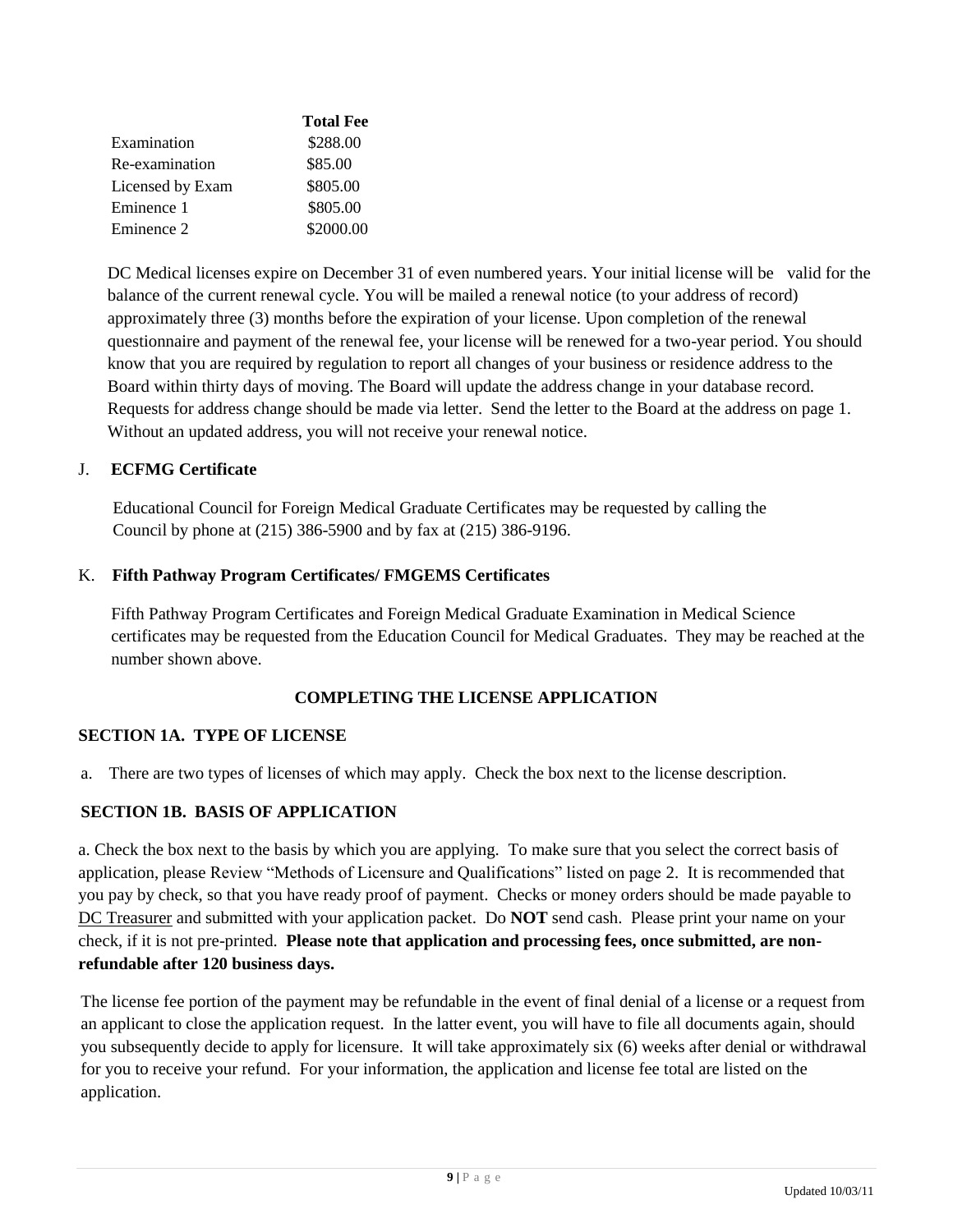b. \*The **Total Due** amount is the fee that must be paid for your DC license to be processed. Your new license application fee includes one new license print showing the new effective date and expiration date. **A charge of \$65.00 will be imposed for dishonored checks (Public Law 89-208).**

## **SECTIONS 2A. APPLICANT NAME/DEMOGRAPHIC INFORMATION**

Enter your legal name exactly as it should appear on the license. The Child Support and Welfare Reform Compliance Act of 2000, Act 13-559, requires that the Department of Health now collect and maintain social security numbers for all licensees. Your social security number will not be made available to the public, but if not provided; your application will be returned to you for completion. All applicants must be at least 18 years of age. If your name has changed at any point since you first attended college or university, you must provide a copy of a legal name change document for EACH time that is has changed. Acceptable documents are marriage certificates, divorce decrees or court orders.

## **SECTIONS 2B. OTHER NAMES USED**

If your name has changed at any point since you first registered with the American Medical Association, taken any exams or attended a college/university, please note below in order for us to correctly file your supplemental documents with your application.

## **SECTION 3A. PREFERRED MAILING ADDRESS**

Place an "X" in the appropriate box to indicate your preferred mailing address. This will be the address to which all future licensing documents will be mailed. **A P.O. Box may not be used for an address. Please provide a street address.**

## **SECTIONS 3B &C. HOME ADDRESS/BUSINESS ADDRESS**

Include both your home and business addresses in the sections provided. **A P.O. Box may not be used for an address. Please provide a street address.** 

## **SECTION 4A. PROFESSIONAL SCHOOLS ATTENDED**

List post secondary schools attended, prior to and including medical/professional schools. List schools that you have attended in reverse chronological order, beginning with the most recent at the top.

All applicants: Certified transcripts must be from the appropriate educational institution. Transcripts may be sent directly to the Board or submitted with your application in a sealed envelope from the institution. Note that if your transcript or any other document submitted in support of your application is in a language other than English, you must provide a certified translation. Foreign transcripts do not need to be in sealed envelopes.

## **SECTION 4B. MEDICAL TRAINING AND MEDICAL PRACTICE**

List experience covering the five (5) year period prior to the submission of the application and all internship, residency, and fellowship training. Include letters from employing facilities and training programs on letter head, including your start and end date. List experience in reverse chronological order, beginning with the most recent at the top. Note: If **"OTHER"** description is selected, please attach a typed explanation to this form. If you were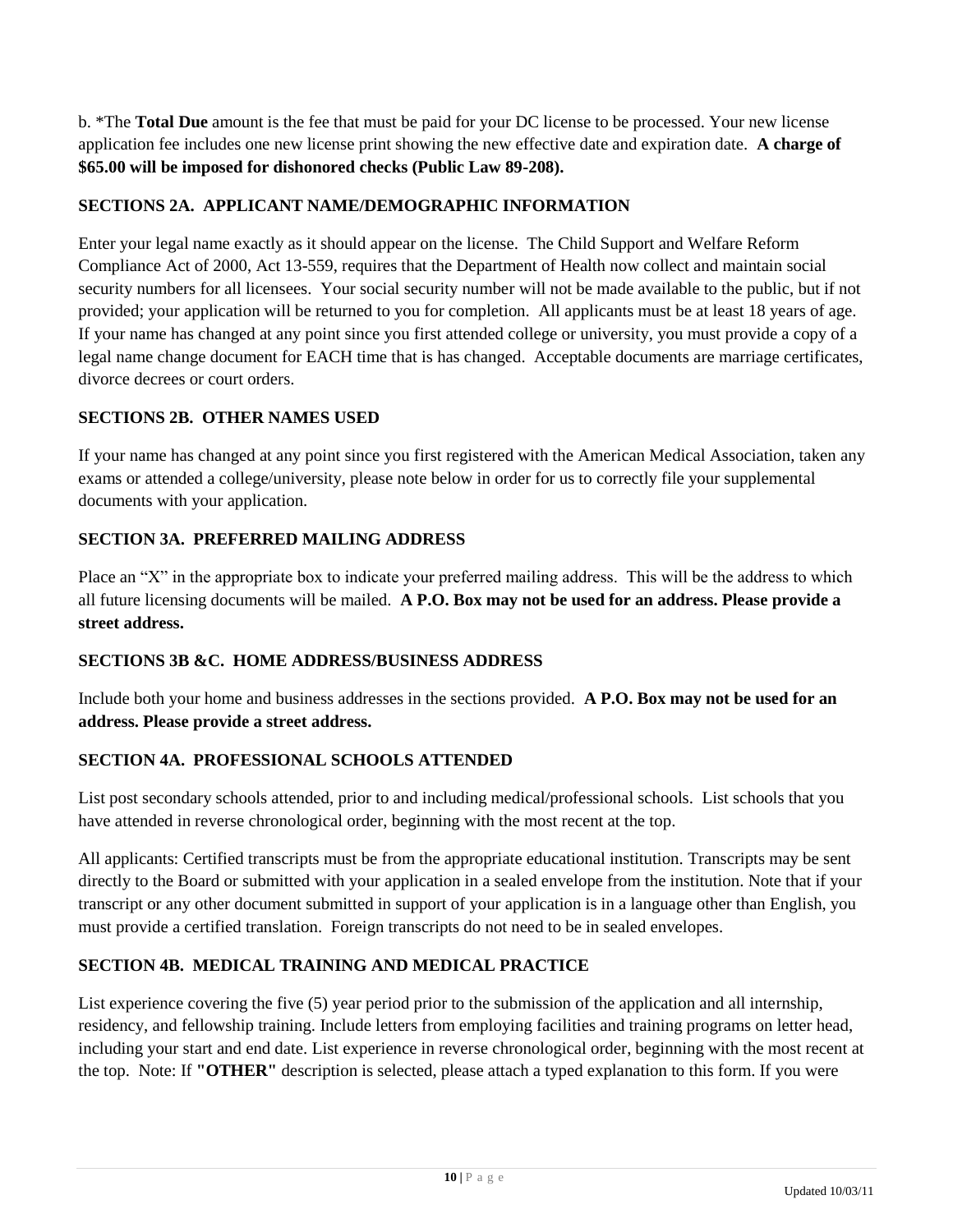unemployed or self-employed for any period of three months or more please include a statement to that effect on a separate sheet of paper.

## **SECTION 4C. MEDICAL LICENSES IN OTHER STATES/JURISDICTIONS**

List all states and jurisdictions in which you have ever held a medical license. You must request verification of licensure for all of these licenses, past and/or present. It is not necessary to get verifications of training licenses.

## **SECTION 5A. PRACTICE TIME IN THE DISTRICT**

Please indicate if you practice in the District and list the type of medical practice. List the amount of time you spend practicing in the District and if you plan on practicing in Maryland or Virginia.

#### **SECTION 5B. SPECIALTIES**

If your practice is limited to a specialty, please indicate the code from the specialty list below. If you are certified by the "American Board of" any specialty, please indicate the code form the specialty list below.

| <b>SPECIALTY CODE</b>                                                                                                                                                                                                                                                                                                                                                                                                                                                                                                                                                                                                                                                                                                                                              |                                                                                                                                                                                                                                                                                                                                                                                                                                                                                                                                                                                                                                                                                                           |                                                                                                                                                                                                                                                                                                                                                                                                                                                                                                                                                                                                                                                                               |  |  |  |  |  |  |  |
|--------------------------------------------------------------------------------------------------------------------------------------------------------------------------------------------------------------------------------------------------------------------------------------------------------------------------------------------------------------------------------------------------------------------------------------------------------------------------------------------------------------------------------------------------------------------------------------------------------------------------------------------------------------------------------------------------------------------------------------------------------------------|-----------------------------------------------------------------------------------------------------------------------------------------------------------------------------------------------------------------------------------------------------------------------------------------------------------------------------------------------------------------------------------------------------------------------------------------------------------------------------------------------------------------------------------------------------------------------------------------------------------------------------------------------------------------------------------------------------------|-------------------------------------------------------------------------------------------------------------------------------------------------------------------------------------------------------------------------------------------------------------------------------------------------------------------------------------------------------------------------------------------------------------------------------------------------------------------------------------------------------------------------------------------------------------------------------------------------------------------------------------------------------------------------------|--|--|--|--|--|--|--|
| AC Academic Medicine<br>ADM Administrative Medicine<br>AI Allergy & Immunology<br><b>AN</b> Anesthesiology<br>DE Dermatology<br><b>EM Emergency Medicine</b><br>FM Family Medicine<br>IN Internal Medicine (General)<br>IN Internal Medicine<br><b>IN/CA Cardiology</b><br>$\bullet$<br><b>IN/EN Endocrinology</b><br>$\bullet$<br><b>IN/GI Gastroenterology</b><br>$\bullet$<br><b>IN/HEM Hematology</b><br>$\bullet$<br><b>IN/ID Infectious Disease</b><br>$\bullet$<br><b>IN/NEP Nephrology</b><br>$\bullet$<br><b>IN/NEU Neurology</b><br>$\bullet$<br><b>IN/ONC Oncology</b><br>$\bullet$<br><b>IN/PCC Pulmonary Critical</b><br>$\bullet$<br>Care<br><b>IN/PUD Pulmonary Disease</b><br>$\bullet$<br><b>IN/RH</b> Rheumatology<br><b>MG Medical Genetics</b> | <b>NU Nuclear Medicine</b><br>OB Obstetrics & Gynecology<br>OC Occupational Health<br>OP Ophthalmology<br><b>OMT</b> Osteopathic Manipulative<br>Treatment<br>ENT Otolaryngology<br>PA Pathology<br>PED Pediatrics (General)<br>PED Pediatrics<br>PED/AD Adolescent Medicine<br>PED/CA Cardiology<br>$\bullet$<br>PED/EN Endocrinology<br>$\bullet$<br>PED/GI Gastroenterology<br>$\bullet$<br>PED/HEM Hematology<br>$\bullet$<br>PED/NEO Neonatology<br>$\bullet$<br>PED/NEP Nephrology<br>$\bullet$<br>PED/NEU Neurology<br>$\bullet$<br>PED/ONC Oncology<br>$\bullet$<br>PED/PCC Pulmonary Critical<br>$\bullet$<br>Care<br>PED/PUD Pulmonary Disease<br>$\bullet$<br>PED/RH Rheumatology<br>$\bullet$ | PMR Physical Medicine &<br>Rehabilitation<br>PR Preventive Medicine/Public Health<br>PSY Psychiatry<br>RA Radiology<br><b>REM</b> Research Medicine<br>SU Surgery (General)<br>SU Surgery<br>SU/BT Burn/Trauma<br>$\bullet$<br><b>SU/CS Cardiac Surgery</b><br>٠<br>SU/CO Colon & Rectal Surgery<br>$\bullet$<br><b>SU/GE General Surgery</b><br>$\bullet$<br><b>SU/NE Neurological Surgery</b><br>$\bullet$<br><b>SU/OR Orthopedic Surgery</b><br>$\bullet$<br><b>SU/PL Plastic Surgery</b><br>$\bullet$<br><b>SU/TH Thoracic Surgery</b><br>$\bullet$<br><b>SU/TP Transplant</b><br>$\bullet$<br><b>SU/UR Urology</b><br>$\bullet$<br>SU/VA Vascular<br>$\bullet$<br>Other: |  |  |  |  |  |  |  |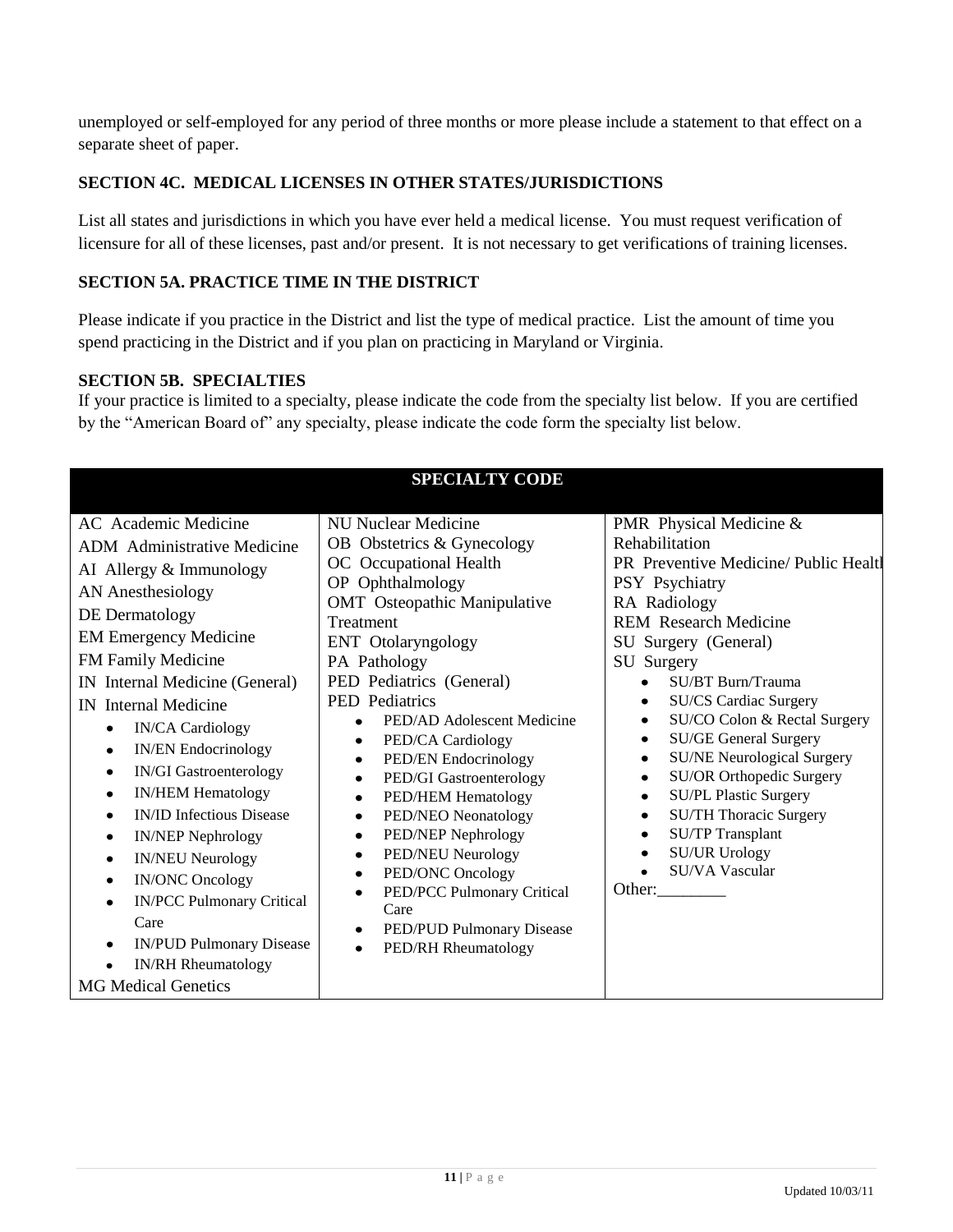### **SECTION 5C. SCREENING QUESTIONS**

If you answer "Yes" to questions A through O, then please provide a complete explanation on a separate sheet of paper. If more space is required to fully answer questions, attach additional sheets with typed responses. False or misleading statements will be cause for disciplinary action and could be cause for criminal prosecution pursuant to DC Code 22-2514.

#### **SECTION 7B. LICENSEE AFFIDAVIT**

By signing the application you are attesting under penalty of perjury that all information and attached documents are true to the best of your knowledge.

#### **ADDITIONAL APPLICATION FORMS**

If you need additional copies of this application package you may visit HPLA's website at <http://www.hpla.doh.dc.gov/bomed>or call HPLA's Customer Service number at 1-877-672-2174.

The forms that make up this package are:

Medicine & Osteopathy, New License Application Medicine & Osteopathy, New License Application Chapter 46 Medicine, Municipal Regulations Examination and Board Action History Report (EBAHR) Character Reference Form American Medical Association (AMA) Physician Profile Form Computer-Based Testing USMLE Step III Candidate Examination Fee Form / Application and Instructions

## **SUMMARY OF LICENSURE REQUIREMENTS**

The following chart shows the licensure submission requirements for all application methods. The law governing medicine licensure in the District of Columbia is D. C. Law 6-99, the Health Occupations Revision Act of 1985.The regulations governing medicine are included in DC Municipal Regulations Title 17, Chapters 46. Any conflict between these instructions and the law and regulations is inadvertent. The law and the regulations take precedence in the event of any inadvertent conflict. Please contact the Department of Health/Board of Medicine if you have any questions regarding the interpretation of these laws as they pertain to your particular situation.